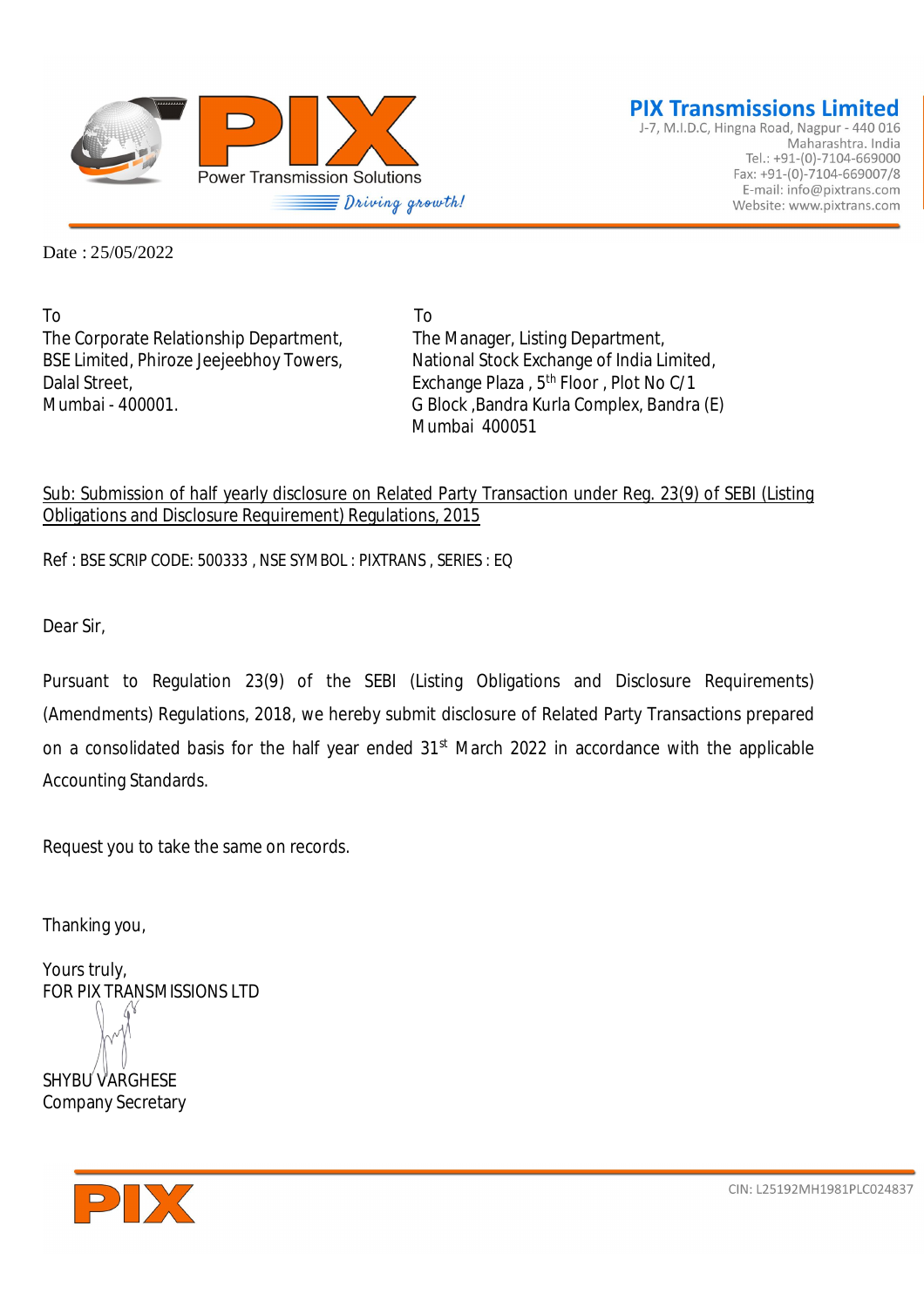## **PIX TRANSMISSIONS LTD**

### **Related Parties Transactions (Consolidated) for half year ended 31.03.2022**

### **A** *Names of the related party and description of relationship*

| S.No | <b>NATURE OF RELATIONSHIP</b>                                       | <b>NAME OF RELATED PARTY</b>                                      |  |  |  |
|------|---------------------------------------------------------------------|-------------------------------------------------------------------|--|--|--|
|      |                                                                     |                                                                   |  |  |  |
|      | Key Management Personnel/Directors                                  | Mr. Amarpal Sethi (Chairman & Managing Director)                  |  |  |  |
|      |                                                                     | Mr. Sonepal Sethi (Jt. Managing Director)                         |  |  |  |
|      |                                                                     | Mr. Rishipal Sethi (Jt. Managing Director)                        |  |  |  |
|      |                                                                     | Mr. Karanpal Sethi (Executive Director & Chief Financial Officer) |  |  |  |
|      |                                                                     | Mr. Sukhpal Singh Sethi (Executive Director)                      |  |  |  |
|      |                                                                     | Mr. Joe Paul (Executive Director)                                 |  |  |  |
|      |                                                                     | Ms. Shirley Paul (Executive Director)                             |  |  |  |
|      |                                                                     |                                                                   |  |  |  |
|      |                                                                     |                                                                   |  |  |  |
|      |                                                                     |                                                                   |  |  |  |
|      | Releatives of Key Management Personnel/ Directors Mrs. Nirmal Sethi |                                                                   |  |  |  |
|      |                                                                     |                                                                   |  |  |  |
|      | Enterprise over which the Key Management                            |                                                                   |  |  |  |
| 3    | Personnel and their relatives are able to exercise                  | Prominent Infrastructures Ltd                                     |  |  |  |
|      | significant influence.                                              |                                                                   |  |  |  |
|      |                                                                     | Karishma Investments                                              |  |  |  |
|      |                                                                     |                                                                   |  |  |  |